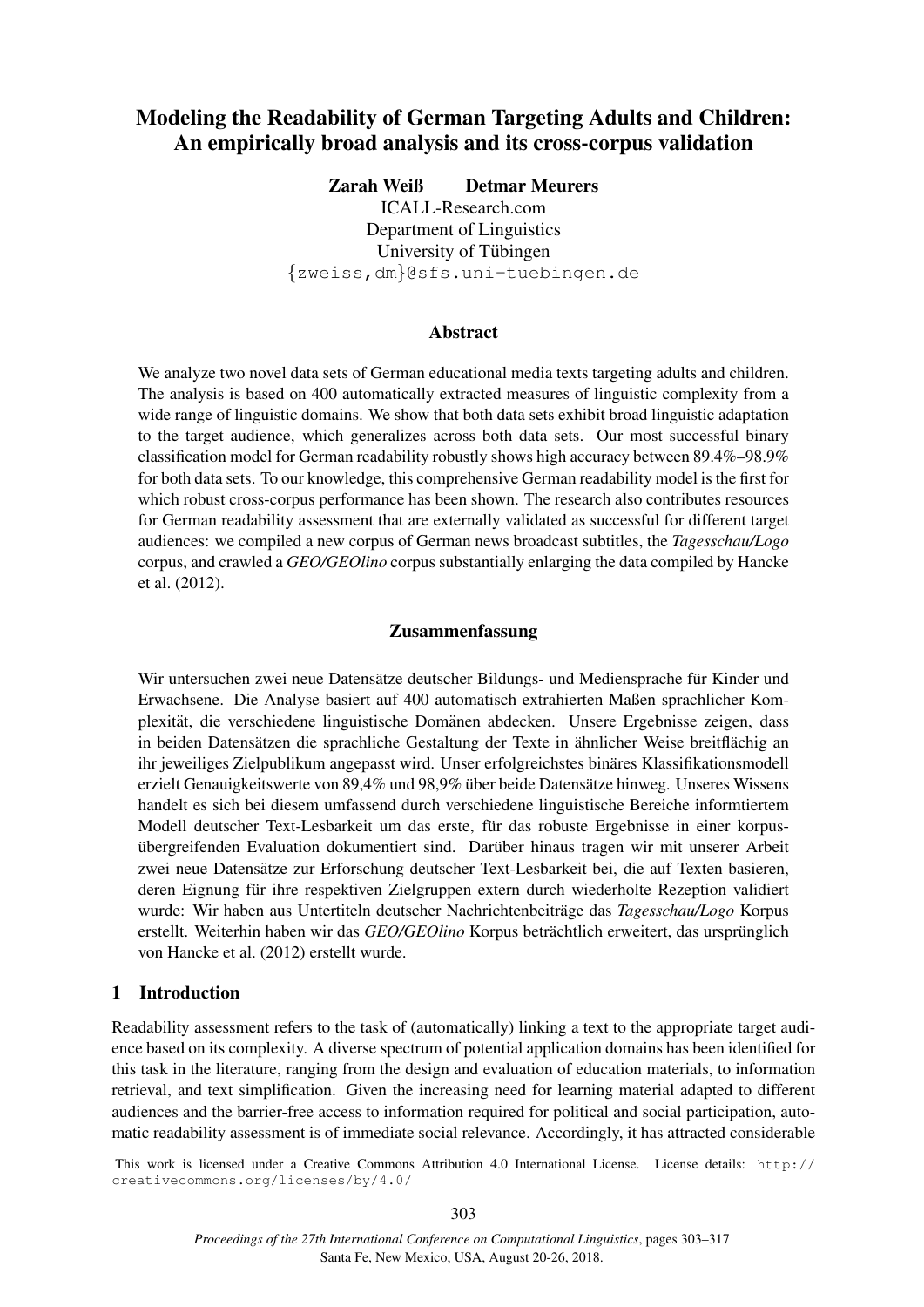research interest over the last decades, particularly for the assessment of English (Crossley et al., 2011; Chen and Meurers, 2017; Feng et al., 2010).

For German readability assessment, however, little progress has been made in recent years, despite a series of promising results published around the turn of the decade (Vor der Brück et al., 2008; Hancke et al., 2012). In particular, German readability research has suffered from the lack of a shared reference corpus and sufficiently comparable corpora for cross-corpus testing of readability models: While for English research, the *Common Core* corpus consisting of examples from the English Language Arts Standards of the Common Core State Standards, and the *WeeklyReader* corpus of online news articles have been widely used in studies on English readability and text simplification (Vajjala and Meurers, 2014; Petersen and Ostendorf, 2009; Feng et al., 2010), there are no comparable resources for German. This is particularly problematic, as over-fitting is a potential issue for classification algorithms, especially given the limited size of the typical data sets.

To address these issues, we first present two new data sets for German readability assessment in Section 3: a set of German news broadcast subtitles based on the primary German TV news outlet *Tagesschau* and the children's counterpart *Logo!*, and a GEO/GEOlino corpus crawled from the educational GEO magazine's web site, a source first identified by Hancke et al.  $(2012)$ , but double in size.<sup>1</sup> The longstanding success of these outlets with their target audiences provides some external validity to the nature of the implicit linguistic adaptation of the language used. As Bryant et al. (2017) showed for German secondary school textbooks, this is not necessarily the case across all linguistic dimensions and adjustments may even be limited to only the surface level of text, sentence, and word length. We conducted a series of analyses on these two data sets to accomplish the following objectives:

- 1. Investigate how instances of German educational news language differ in terms of language complexity across adult and child target audiences.
- 2. Build a binary readability model for German educational language targeting adults and children that shows high, robust classification performance across corpora.

For the purposes of our studies, we operationalize child target audience of German educational news language as children aged between 8 and 14. This is the typical audience age range of the child-targeting news media we analyzed.<sup>2</sup> Adult target audience then is defined as over 14 years of age.

To address our first research question, after introducing a broad set of complexity measures in Section 4, we compare their informativeness for distinguishing adult and child level in the two data sets in Section 5. In Section 6, we define a series of readability models for German, including one showing high classification accuracy between 89.4% and 98.9% on both data sets. The paper closes with a discussion of the implications of our results for the current research discussion and an outlook on future work.

# 2 Related Work

For over a century, text readability has been assessed using surface measure-based readability formula such as the Flesch-Kincaid formula (Kincaid et al., 1975) or the Dale-Chall readability formula (Chall and Dale, 1995), see for an overview DuBay (2004). While these formula are still used in some nonlinguistic studies (Woodmansey, 2010; Grootens-Wiegers et al., 2015; Esfahani et al., 2016), a decade ago research shifted towards using more elaborate statistical modeling approaches based on larger sets of linguistically more informed features. Automatic readability assessment has benefited from the use of Natural Language Processing tools for the assessment of syntactic, lexical, and discourse measures and from adapting complexity measures employed in Second Language Acquisition research (Vajjala and Meurers, 2012; Feng et al., 2010). There has also been extensive research on the relevance of cohesion

<sup>1</sup>We are currently negotiating with the broadcasters of *Tagesschau* and *Logo!* and the publishers of *GEO*/*GEOlino* to make the data freely available to other researchers and will make it available from http://www.icall-research.de in that case.

<sup>&</sup>lt;sup>2</sup>The *GEOlino* magazine is advertised as targeting children between 8 and 14 years (cf. http://www.geo.de/ magazine/geolino-magazin, accessed 11.06.18, 15:49). *Logo!* does not specify the age of its target audience, but has been reported to be particularly popular with children from age 8 to 12 (vom Orde, 2015).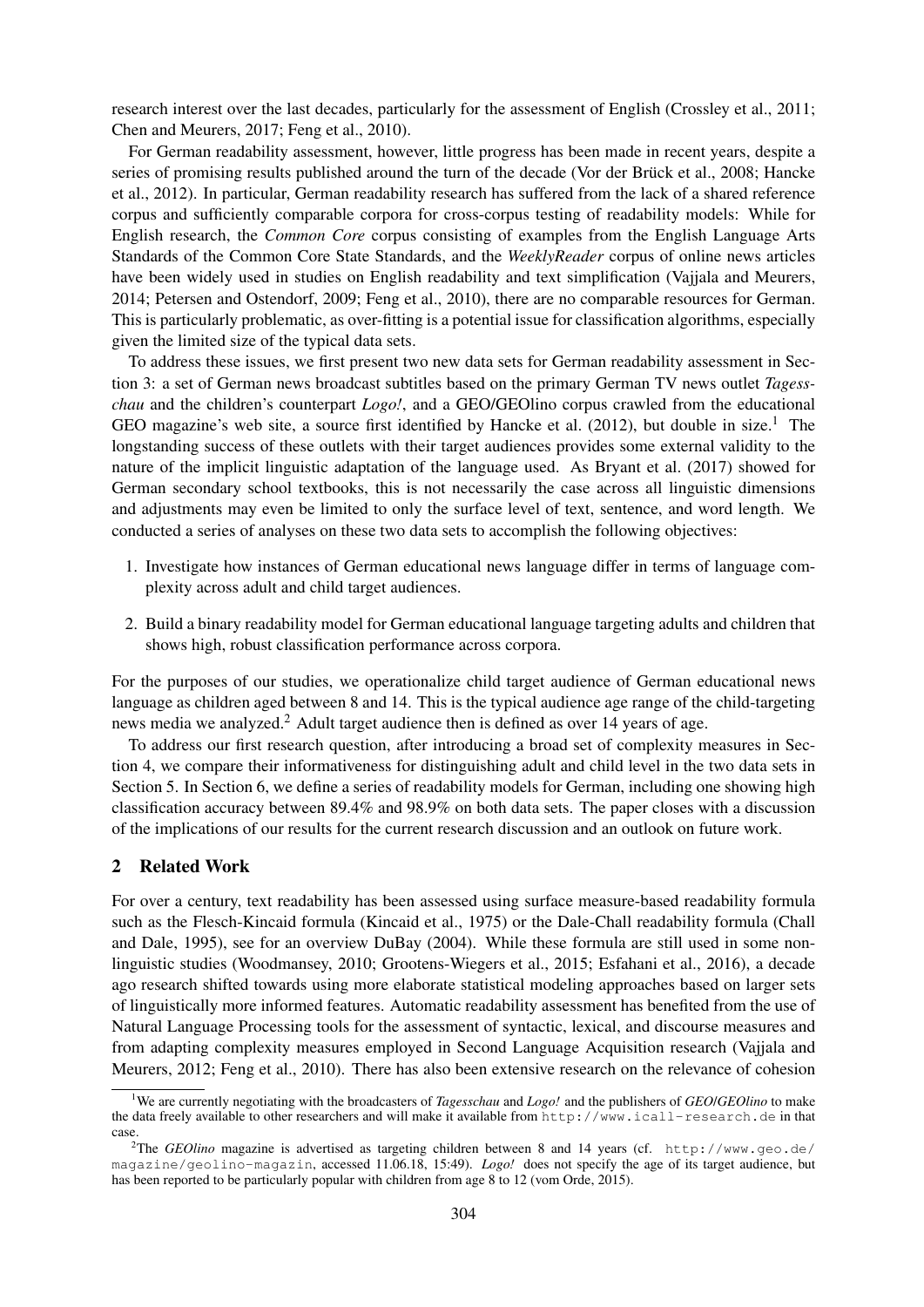and discourse measures for readability assessment that have successfully been employed for proficiency assessment in the *CohMetrix* project (Crossley et al., 2008; Crossley et al., 2011). Another example is the work by Feng et al. (2010), who evaluate which of the typically proposed measures of text readability are most promising by studying their relevance on primary school students reading material. They find language model features and cohesion in terms of entity density to be particularly useful, as well as measures of nouns. Interestingly, they also observe overall sentence length to be more informative than more elaborate syntactic features. While Feng et al. (2010) do not elaborate further on other lexical measures than POS features, Chen and Meurers (2017) conduct an elaborate cross-corpus study on the use of word frequency features for readability assessment. They show, that the typical aggregation of word frequencies across documents are less informative than richer representations including frequency standard deviations.

In contrast to English, research on readability assessment for other languages, such as German, is more limited. There was a series of articles on this issue from the late 2000s to the early 2010s that demonstrated the benefits of broad linguistic modeling, in particular the use of morphological complexity measures for languages with rich morphological systems like German (Vor der Brück et al., 2008; Hancke et al., 2012), but also Russian (Reynolds, 2016) or French (François and Fairon, 2012). The readability checker *DeLite* of Vor der Brück et al. (2008) is one of the first more sophisticated approaches that went beyond using simple readability formulas for German. The tool employs morphological, lexical, syntactical, semantic, and discourse measures, which they trained on municipal administration texts rated for their readability by humans in an online readability study involving 500 texts and 300 participant, resulting in overall 3,000 ratings. However, due to the specific nature of the data, the robustness of the approach across genres is unclear. Municipal administration language is so particular that results are unlikely to generalize to educational or literary materials, which are more attractive in first and second language acquisition contexts.

Later work by Hancke et al. (2012) also combines traditional readability formula measures, such as text or word length, with more sophisticated lexical, syntactic, and language model, and morphological features to assess German readability, but they employ an overall broader and more diverse feature set than *DeLite*. They investigate readability of educational magazines on the GEO/GEOlino data set, which they compiled from online articles freely available at the GEO magazine's web page. Their work illustrates the relevance of rich linguistic modeling for readability assessment and in particular the value of morphological complexity features for German.

The latest large scale research endeavor for the assessment of German text readability has focused more on identifying linguistic differences between texts targeting different audiences than on building readability models: In the *Reading Demands* project, complexity differences in German secondary school book texts across grade levels and school types were investigated. Berendes et al. (2017) and Bryant et al. (2017) analyze to which extent publishers successfully adapt their reading material to their target audiences. They find a lack of consistent adaptation for passive constructions, concessive and adversative connectives, and relative clauses, and only some limited adaptation in terms of lexical variation, noun complexity, and dependency length measures.

# 3 Data Sets

# 3.1 GEO/GEOlino

The GEO/GEOlino data set consists of online articles from one of the leading German monthly educational magazines, *GEO*, and the counterpart for children, *GEOlino*. <sup>3</sup> They are comparable to the *National Geographic* magazine and cover a variety of topics ranging from culture and history to technology and nature. Hancke et al. (2012) first compiled and analyzed a data set from this web resource. We followed their lead and crawled 8,263 articles from the GEO/GEOlino online archive, almost doubling the size of the original corpus. We removed all material flagged as non-article contents by GEO as well as all articles that contained less than 15 words. We further cleaned our data from crawling artifacts and performed near-duplicate detection with the Simhash algorithm. We then grouped all texts into topic categories

<sup>3</sup>http://www.geo.de and http://www.geo.de/geolino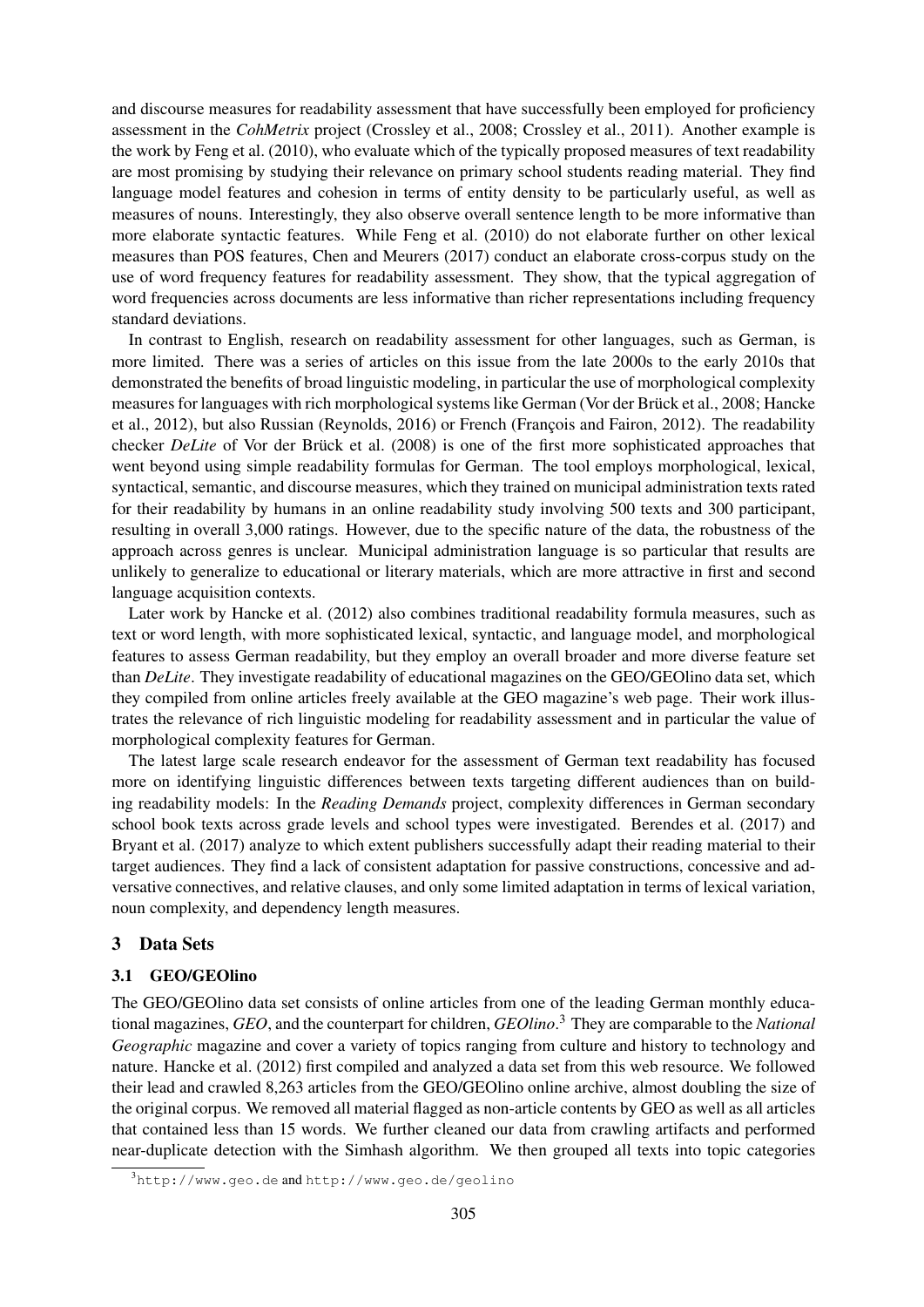based on the subdomains they were published under, following the web page topic structure.<sup>4</sup> Table 1 shows the composition of the corpus in terms of the topic groups. Since the number of documents in the different topic groups differ between GEO and the smaller GEOlino set, we created a more balanced subset (GEO/GEOlino $_S$ ). For this, we included only topic categories existing in both GEO and GEOlino, included all GEOlino texts in those categories and sampled from the GEO texts in those categories until we reached the same overall size of 2480 texts each.

| Topic          | GEO      | <b>GEOlino</b> | Σ     | GEO <sub>S</sub> | GEO <sub>l</sub> | $\sum_S$ |
|----------------|----------|----------------|-------|------------------|------------------|----------|
| Do It Yourself | 0        | 663            | 663   | 0                | $\theta$         |          |
| Humanity       | 1,476    | 1,168          | 2,644 | 1,047            | 1,168            | 2,215    |
| Nature         | 1,704    | 576            | 2,280 | 1,218            | 576              | 1,794    |
| Reviews        | 300      | 736            | 1,036 | 215              | 736              | 951      |
| Technology     | $\Omega$ | 121            | 121   | 0                | $\Omega$         | $\Omega$ |
| Travel         | 1,519    | $\theta$       | 1,519 | 0                | $\Omega$         | $\Omega$ |
|                | 4,999    | 3.264          | 8,263 | 2,480            | 2,480            | 4,960    |

Table 1: Distribution of topics in the full and sampled GEO/GEOlino data set.

#### 3.2 Tagesschau/Logo

The Tagesschau/Logo data set is compiled from subtitles of German daily news broadcasts of *Tagesschau* and its children's counterpart *Logo!*. *Tagesschau* is the dominant national television news service of Germany, produced by the German public-service television network ARD. It broadcasts multiple updated editions of daily news throughout the day. *Logo!* is a television news service for children produced by the German public-service television broadcaster ZDF airing once a day. The data set consists of subtitles for all editions of both news outlets that have been broadcasted from December 2015 to January 2017. For this paper, we limited the *Tagesschau* data to the main edition broadcasted at 8pm. This amounts to overall 421 editions for *Tagesschau* and 415 editions for *Logo!*, with the small difference arising from a lack of Logo! broadcasts on some public holidays or due to special broadcasts. We cleaned the subtitles by removing non-spoken comments (e.g., *\* music playing \** or *\* cheering \**).

#### 3.3 Characteristics of the two data sets

Table 2 compares the profiles of the GEO/GEOlinos and the Tagesschau/Logo data sets that we used.

|                         |       | $GEOS$ GEOlino <sub>S</sub> | Tagesschau Logo |      |
|-------------------------|-------|-----------------------------|-----------------|------|
| Num. Documents (total)  | 2.480 | 2,480                       | 421             | 415  |
| Num. Words (median)     | 383   | 350                         | 1631            | 1322 |
| Num. Sentences (median) | 23    | 25                          | 167             | 125  |

Table 2: Corpus profile for sampled GEO/GEOlino data set and the Tagesschau/Logo data set.

While GEO/GEOlino contains more documents than Tagesschau/Logo, they are considerably shorter in terms of the number of words and sentences they contain. Another difference arises in terms of the medium: GEO/GEOlino articles are self-contained reading material and Tagesschau/Logo subtitles

<sup>4</sup> Subdomains were mapped to topic groups in the following way based on the URL components following http:// www.geo.de and http://www.geo.de/geolino: building ("basteln"), learning ("lernen"), children's recipes ("kinderrezepte"), and competitions ("wettbewerbe") were categorized as DO IT YOURSELF. Jobs ("berufe"), extras ("extras"), photography ("fotografie"), creativity ("kreativ"), info ("info"), love ("liebe"), magazines ("magazine"), human ("mensch"), idioms ("redewendungen"), and knowledge ("wissen") were categorized as HUMANITY. Nature ("natur"), nature and environment ("natur-und-umwelt"), and animal encyclopedia ("tierlexikon") were labeled as NATURE. Book reviews ("buechertipps"), movie reviews ("filmtipps"), game reviews ("spieletest"), and GEO television ("geo-tv") were labeled as REVIEWS. Research and technology ("forschung-und-technik") was labeled as TECHNOLOGY. Travel ("reisen") was labeled as TRAVEL.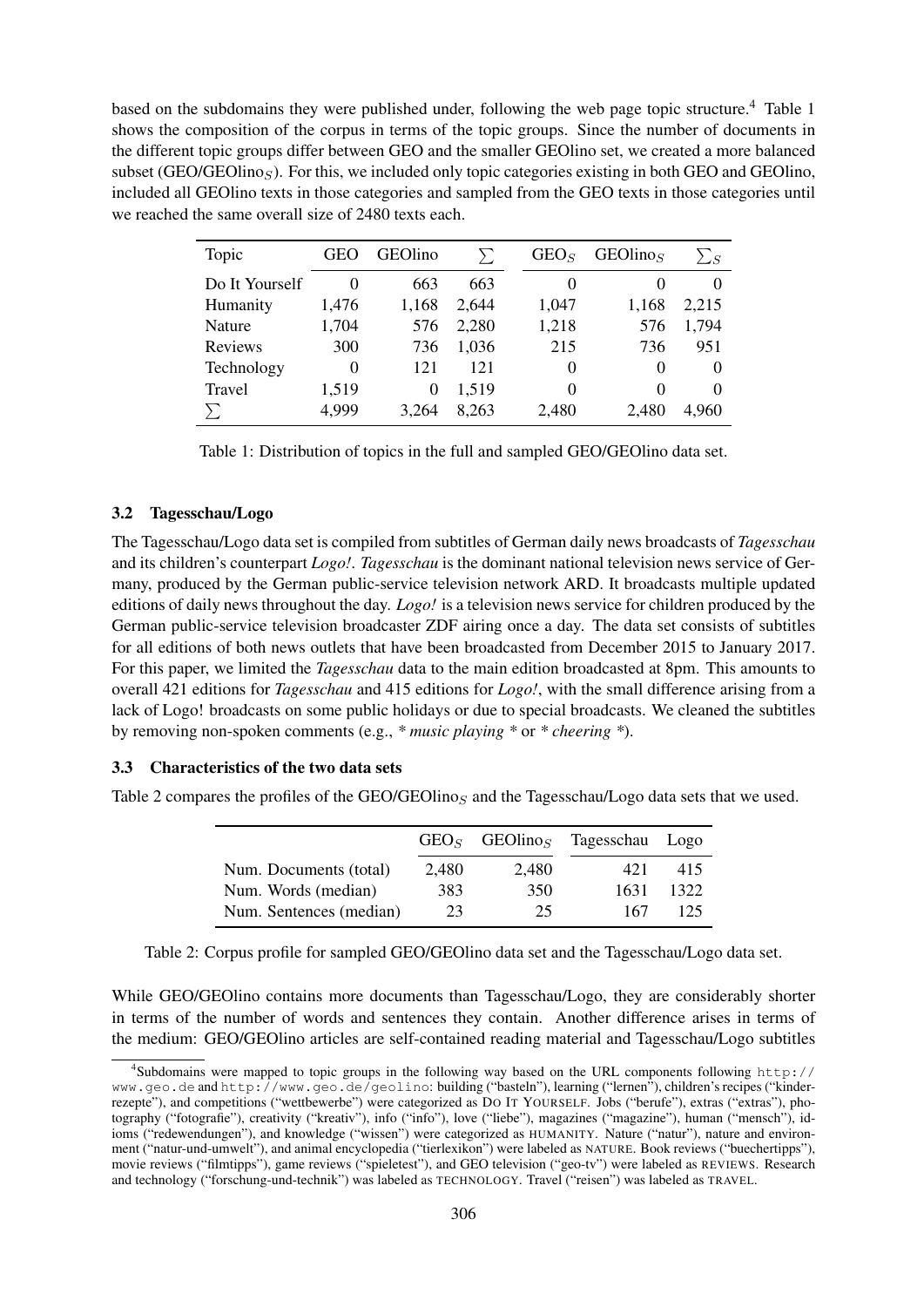complement video material. At the same time, they consist of German educational media language and share the functional goal of conveying information to the reader, so that we consider them to be sufficiently similar to support a cross-corpus analysis.

# 4 Complexity Analysis

For the assessment of German language complexity, we extract 400 complexity measures using state of the art NLP techniques. All features are theoretically grounded in the contemporary research in linguistic subdisciplines, in particular Second Language Acquisition research, where Complexity is one of three dimensions of language proficiency, together with Accuracy and Fluency (Housen et al., 2012). SLA research has a rich tradition of analyzing the complexity development of learner language, see Lu (2010; 2012) for an overview. Vajjala and Meurers (2012) show that these measures can be successfully applied to readability research. Building on these findings, we follow the SLA definition of complexity as the elaborateness and variability of language (Ellis and Barkhuizen, 2005). Our measures can be grouped into seven categories: i) lexical complexity, ii) clausal complexity, iii) phrasal complexity, iv) morphological complexity, v) discourse complexity, vi) cognitive complexity, and vii) language use. While the former five groups are rooted in the linguistic system, the latter two categories were derived from psycholinguistic research. The resulting complexity assessment covers a broad variety of measures. To the best of our knowledge, this is currently the most extensive feature collection for German complexity assessment.<sup>5</sup> Table 3 gives an overview of the feature categories and how much they contribute to our assessment $6$ 

| Category      | #              | Description                                                                     |
|---------------|----------------|---------------------------------------------------------------------------------|
| Descriptive   | $\overline{2}$ | Total number of sentences and words.                                            |
| Lexical       | 73             | Lexical diversity measures such as general and POS-specific type-token ratios   |
|               |                | as well as semantic relatedness measures.                                       |
| Sentential    | 119            | Ratios measuring sentential elaboration and variation, such as clauses per      |
|               |                | sentence.                                                                       |
| Phrasal       | 41             | Ratios measuring phrasal elaboration and variation, such as modifiers per       |
|               |                | noun phrase.                                                                    |
| Morphological | 39             | Ratios of inflection, derivation, and composition measures.                     |
| Cohesion      | 48             | Subsequent (local) or across text (global) use of implicit or explicit cohesion |
|               |                | markers such as connectives, pronouns, or grammatical transitions.              |
| Cognitive     | 23             | Dependency lengths, verb-argument distances, and ratios of cognitive            |
|               |                | integration costs assessing cognitive processing load based on Gibson's (2000)  |
|               |                | Dependency Locality Theory.                                                     |
| Language Use  | 54             | Word frequency ratios based on Subtlex-DE (Brysbaert et al., 2011), dlexDB      |
|               |                | (Heister et al., 2011), Karlsruhe Children's Texts (Lavalley et al., 2015)      |
|               |                | Approximation of age of active use based on Karlsruhe Children's Texts.         |

Table 3: Overview over complexity measures grouped by feature categories.

In order to extract these measures, we employ an elaborate analysis pipeline which relies on a number of NLP tools and external linguistic resources. We use OpenNLP 1.6.0 for tokenization and sentence segmentation.<sup>7</sup> This serves as input for the Mate tools 3.6.0 (Bohnet and Nivre, 2012), which perform a morphological analysis, lemmatization, POS tagging, and dependency parsing. We then use the JWord-

<sup>&</sup>lt;sup>5</sup>Our feature collection draws from varying perspectives on language complexity including SLA and human language processing research. While the confirmation or refutation of specific theories underlying these measures is an interesting research endeavor, our empirical questions focus on which of these features support the distinction of texts targeting different audiences. <sup>6</sup>We are working on integrating our German complexity analysis pipeline into CTAP (Chen and Meurers, 2016) to make it

generally available and will include an online documentation for each feature.

<sup>7</sup>http://opennlp.apache.org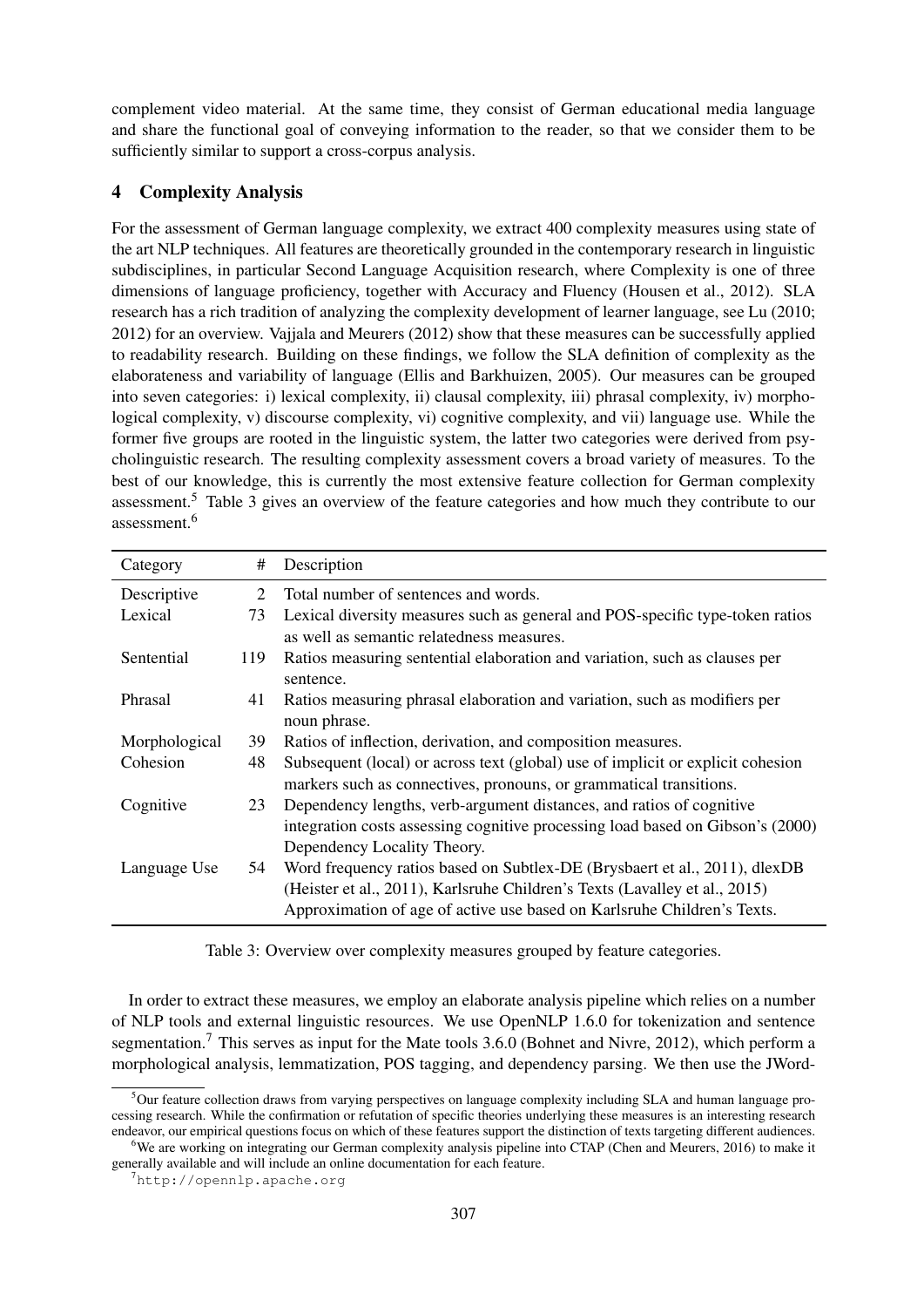Splitter 3.4.0 for compound analysis.<sup>8</sup> The Mate POS tags are further used to inform the Stanford PCFG parser 3.6.0 (Rafferty and Manning, 2008) and the Berkeley parser 1.7.0 (Petrov and Klein, 2007), which we use for constituency and topological field parsing. For all tools, we use the German default models that were provided with them, except for the Berkeley parser, for which we use the topological field model by Ziai and Meurers (2018). With these annotations, we extract all instances of the linguistic constructs that we need to calculate the final 400 complexity ratios.<sup>9</sup>

# 5 Study 1: Which complexity measures are informative?

# 5.1 Set-Up

We first want to determine the informativeness of each measure for distinguishing between adult and child target audience. For this, we calculate the information gain of each measure on both data sets using 10-folds cross-validation for training and testing. We then compare across both data sets i) the number of features that are informative, and ii) the 20 most informative measures that show a Pearson correlation smaller than  $\pm 0.8$  with each other.<sup>10</sup> This allows us to gain insights into the range of linguistic properties of the documents targeting adults and children. We used WEKA (Hall et al., 2009) to calculate information gain and R for the correlation analysis.

# 5.2 Results and Discussion

Table 4 shows the percentage of measures that exhibited an average information gain above zero.

| Data Set        |        | Percentage Informative to Total |
|-----------------|--------|---------------------------------|
| GEO/GEOlino     | 79.00% | 316/400                         |
| Tagesschau/Logo | 88.25% | 353/400                         |

Table 4: Percentage of informative measures based on 10-folds cross-validated information gain.

Overall, 79.00% of the measures are informative for the GEO/GEOlino data and 88.25% for the Tagesschau/Logo data. This shows, that the documents are adjusted to their different target audiences in terms of a broad range of dimensions of linguistic complexity.

Table 5 provides a deeper look into the linguistic design of the documents by showing the 20 most informative measures distinguishing adult from child targeted documents, including only measures with a correlation less than  $\pm 0.8$ . The table shows the original rank of each measure before removal of correlated measures, the average merit of each measure for the distinction of the target audience, the type of complexity measures it belongs to, and the feature name.

The results for both data sets show a diverse collection of features, some of which are similar for both data sets, but also some interesting differences. In total the measures seem to be more informative for Tagesschau/Logo, as indicated by the higher average merit, and more correlated, as can be seen from the wider range of original ranks. Language use as captured by frequency measures is particularly relevant for both data sets. The table includes seven measures of word frequency for GEO/GEOlino and five for Tagesschau/Logo. For both data sets, the most informative measure is one of language use: For GEO/GEOlino it is the average minimal age of active use of lexical types found in the Karlsruhe Children's Corpus (KCT) of Lavalley et al. (2015). For Tagesschau/Logo it is the average log lexical type frequency based on Google Books 2000. The other language-use measures are very similar across data sets: Lexical types unknown to the Subtlex-DE data base (Brysbaert et al., 2011), for example, rank 4th and 2nd on both data sets and while on Tagesschau/Logo the lemma frequency per lexical type found in KCT is the 12th most informative measure, its log counterpart ranks 8th on GEO/GEOlino.

<sup>8</sup>http://www.danielnaber.de/jwordsplitter

<sup>&</sup>lt;sup>9</sup>To support transparent comparison with other complexity studies, we include a description of the operationalization of all linguistic units that allow for varying definitions in Appendix A, as has been suggested by Bulté and Housen (2014).

 $10$ We set the Pearson correlation threshold relatively high since we primarily are interested in qualitatively inspecting the types of measures that are informative, not in removing all correlations.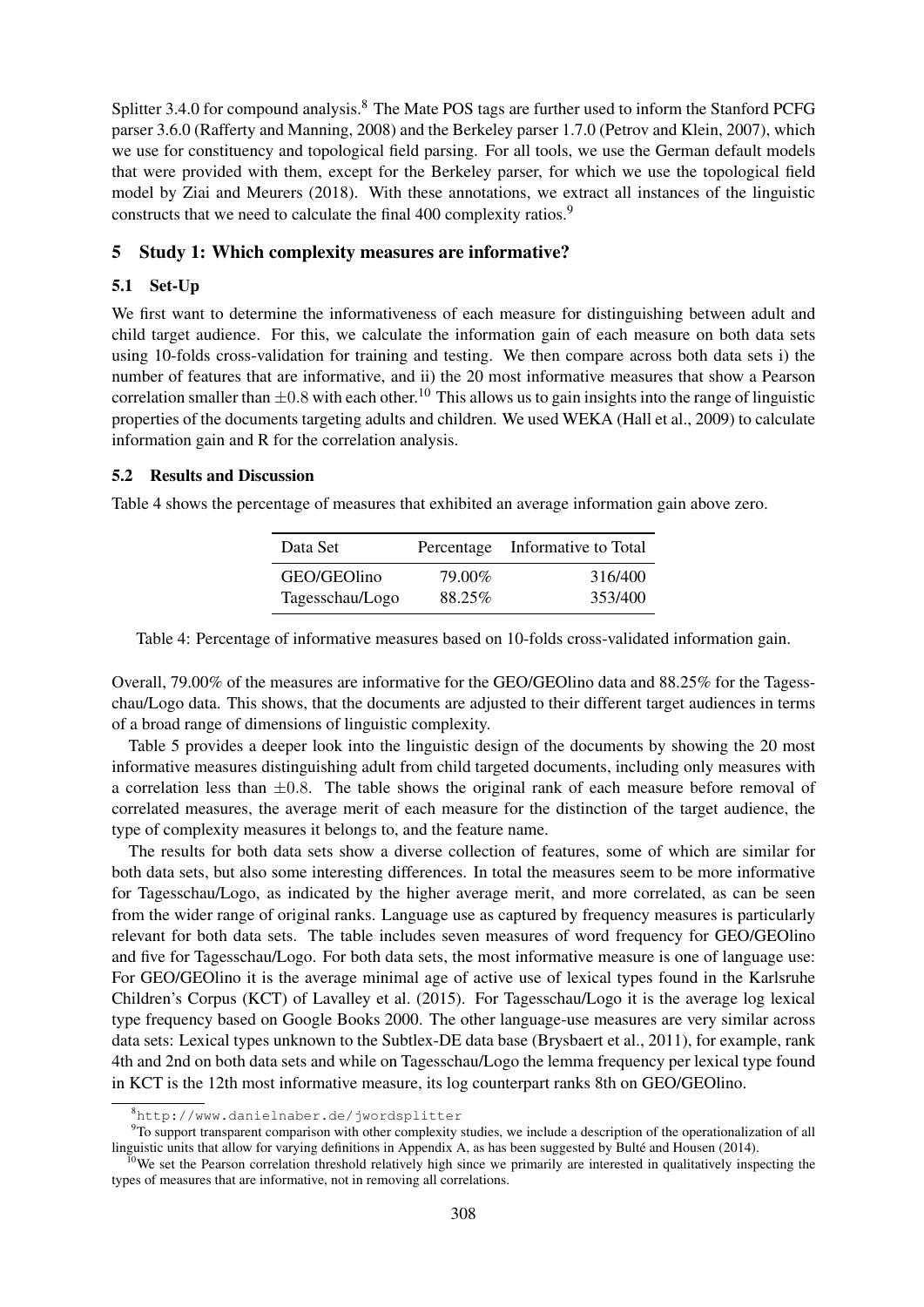| Tagesschau/Logo | Feature       | logTypeFreqsPerTypeInGoogle00 | typesNotInSubtlexPerLexicalType | 2PPersPronounsPerNoun            | probNotSubsPerTransition        | causalConnectivePerSentence   | localArgOverlapsPerSentence  | sumParseTreeHeightsPerFiniteClause | NPsPerTUnit               | 1PPersPronounsPerToken               | genitivesPerNoun      | determinersPerNP      | lemmaFreqsPerTypeInKCT            | sumLongestDependenciesPerClause | compundNounsPerNP   | typeFreqsPerTypeInDlex         | MTLD                        | nonAux VerbTypesPerNonAux VerbToken | globalStemOverlapsPerSentence | conjunctionalClausesPerSentence  | logAnnoTypeFreqBd4PerTypeInDlex |
|-----------------|---------------|-------------------------------|---------------------------------|----------------------------------|---------------------------------|-------------------------------|------------------------------|------------------------------------|---------------------------|--------------------------------------|-----------------------|-----------------------|-----------------------------------|---------------------------------|---------------------|--------------------------------|-----------------------------|-------------------------------------|-------------------------------|----------------------------------|---------------------------------|
|                 | Group         | USE                           | USE                             | COH                              | COH                             | COH                           | COH                          | <b>SEN</b>                         | <b>SEN</b>                | COH                                  | MOR                   | PHR                   | USE                               | COG                             | MOR                 | USE                            | LEX                         | LEX                                 | COH                           | <b>SEN</b>                       | USE                             |
|                 | Average Merit | $0.978 \ (\pm 0.004)$         | $0.899 \ (\pm 0.006)$           | $0.825 (\pm 0.009)$              | $0.754 \ (\pm 0.012)$           | $0.716 \ (\pm 0.010)$         | $0.689 \ (\pm 0.009)$        | $0.667 \ (\pm 0.008)$              | $0.662 \ (\pm 0.008)$     | $0.656 \ (\pm 0.007)$                | $0.657 \ (\pm 0.010)$ | $0.633 \ (\pm 0.011)$ | $0.622 \ (\pm 0.011)$             | $0.620 (\pm 0.014)$             | $0.617 (\pm 0.008)$ | $0.609 \ (\pm 0.012)$          | $0.568 \ (\pm 0.008)$       | $0.560 \ (\pm 0.010)$               | $0.550 \ (\pm 0.013)$         | $0.505 \ (\pm 0.011)$            | $0.500 (\pm 0.014)$             |
|                 | Rank          |                               |                                 | $\mathcal{S}$                    |                                 | 82                            | 85                           | 88                                 | 89                        | 8                                    |                       | 95                    | $\Xi$                             | $\Xi$                           | 102                 | 103                            | $\overline{0}$              | $\overline{10}$                     | Ξ                             | $\Box$                           | 19                              |
|                 |               |                               |                                 |                                  |                                 |                               |                              |                                    |                           |                                      |                       |                       |                                   |                                 |                     |                                |                             |                                     |                               |                                  |                                 |
|                 | Feature       | sumTypesMinAoAPerTypeInKCT    | syllablesPerToken               | eInSubtlex<br>logTypeFreqsPerTyp | typesNotInSubtlexPerLexicalType | 2PPersAndPossPronounsPerToken | typesNotInDlexPerLexicalType | complexNominalsPerTUnit            | logLemmaFreqsPerTypeInKCT | syllablesInMiddleFieldPerMiddleField | persPronounsPerToken  | PPsPerTUnit           | secondPersonMarkingsPerFiniteVerb | ionTPerToken                    | synsetPerTypeInGnet | complexNominalsPerFiniteClause | sumNonTerminalNodesPerTUnit | typeFreqsPerTypeInSubtlex           | pronounsPerNoun               | logAnnoTypeFreqBand5PerTypeInKCT | 3PPersAndPossPronounsPerNoun    |
| GEO/GEOlino     | Group         | USE                           | LEX                             | USE                              | USE                             | <b>COH</b>                    | USE                          | PHR                                | USE                       | <b>SEN</b>                           | COH                   | <b>SEN</b>            | <b>MOR</b>                        | <b>MOR</b>                      | LEX                 | PHR                            | <b>SEN</b>                  | USE                                 | COH                           | USE                              | C <sub>OH</sub>                 |
|                 | Average Merit | $0.332 (\pm 0.004)$           | $0.327 (\pm 0.005)$             | $0.288~(\pm 0.004)$              | $0.231 (\pm 0.003)$             | $0.205 (\pm 0.003)$           | $0.164 (\pm 0.004)$          | $0.147~(\pm 0.004)$                | $0.143 \ (\pm 0.002)$     | $0.143 \ (\pm 0.003)$                | $0.133(\pm 0.003)$    | $0.133(\pm 0.003)$    | $0.132~(\pm 0.003)$               | $0.123 (\pm 0.004)$             | $0.122 (\pm 0.003)$ | $0.121 (\pm 0.004)$            | $0.120 (\pm 0.004)$         | $0.118 \ (\pm 0.004)$               | $0.114 \, (\pm 0.002)$        | $0.113 \ (\pm 0.002)$            | $0.111 (\pm 0.002)$             |

Table 5: Top 20 most informative measures on balanced GEO/GEOlino and Tagesschau/Logo data based on information gain with  $r \leq$ Table 5: Top 20 most informative measures on balanced GEO/GEO/Ino and Tagesschau/Logo data based on information gain with  $r \leq 0.8$ .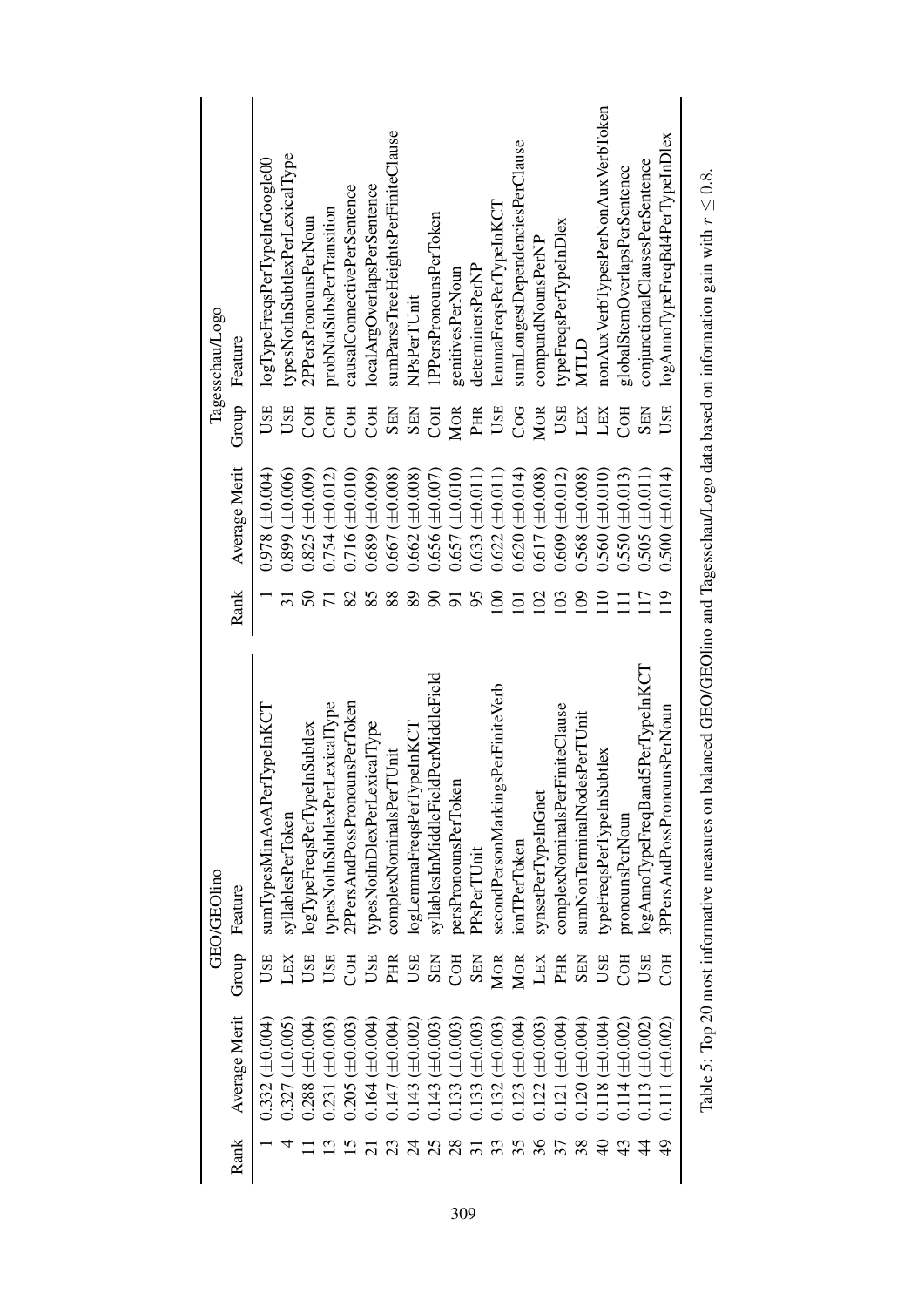Cohesion measures are highly informative, too, although more so for Tagesschau/Logo. In particular the use of certain personal or possessive pronouns is highly informative for GEO/GEOlino. The use of second person pronouns ranks highly for both data sets, which may easily be explained by it being used for the informal German address appropriate when speaking to children. This is further corroborated by the ratio of second person verb inflections being ranked as the 13th most important measure. For Tagesschau/Logo, other implicit measures of textual cohesion based on content overlap are also informative as well as the use of causal connectives. Overall 55% of the most informative 20 measures for both data set are captured by these two categories.

The other feature groups are less frequently represented, but provide some interpretable insights into the data. First, both data sets show indications of differences in the degree of nominalization used in language targeting adults and children: For GEO/GEOlino, complex noun phrases per t-unit and finite clause are highly informative as well as the use of the nominalization suffix *-ion*. On Tagesschau/Logo, genitive case, determiners per noun phrase, and the percentage of compound nouns indicate a similar relevance of differences regarding the organisation of the nominal domain. Lexical and sentential complexity seems to be less homogeneous for the distinction of adult and child targeted language across data sets: There are two measures of lexical complexity assessing word length in syllables and the semantic inter-relatedness of words ranked high for GEO/GEOlino, while on Tagesschau/Logo, lexical diversity and verb variation are particularly informative. For sentential complexity, constituency tree complexity, the average length of the middle field, and the use of prepositional phrases per t-unit are particularly informative on GEO/GEOlino. On Tagesschau/Logo, parse tree height and the use of conjunctional clauses are relevant. Cognitive measures do not seem to play an important role on either data set, except for the sum of longest dependencies per clause on Tagesschau/Logo.

Overall, these results clearly show that for both data sets the distinction between target audiences is not just made based on surface modifications such as sentence or word length. In fact, these measures do not occur among the most informative measures at all. Rather, measures of language use and cohesion are predominantly informative for the distinction of adult and child targeting texts, but also measures of phrasal, sentential, lexical, and morphological complexity. The adjustment of the data to their audience observed here thus seems to be more linguistically refined than that found in the *ReadingDemands* textbook data, where Berendes et al. (2017) found only few adjustment across dimensions.

# 6 Study 2: Can we successfully model readability for German, also across data sets?

#### 6.1 Set-Up

Our second objective is the design of a robust model of educational media language that distinguishes robustly between language targeting adults and children across corpora and genres. For this, we train two binary Sequential Minimal Optimization (SMO) support vector classifier (Platt, 1998) with linear kernels using the WEKA machine learning toolkit (Hall et al., 2009). Each model is tested i) on the same corpus it is trained on, using 10-folds cross-validation, and afterwards ii) on the other data set for cross-corpus testing after training on the full data set. For model performance evaluation, we report classification accuracy and the classification confusion matrices, and random baselines as reference point.

#### 6.2 Results and Discussion

Table 6 shows the accuracy of our SMO models on both data sets and compares them with a random baseline. Both models clearly outperform the baseline of 50.0%. On GEO/GEOlino<sub>S</sub>, the performance is comparable to the performance observed by Hancke et al. (2012) on the original GEO/GEOlino data.<sup>11</sup>

As Table 7a shows, erroneous classifications are roughly balanced across both classes, showing that the model does not prefer one class over the other. When training a model using only the 20 most informative measures identified in Study 1, we reach an accuracy of 85.1%, i.e., the additional measures only account only for 3.3%.<sup>12</sup> When testing the models on the Tagesschau/Logo corpus, accuracy increases to 98.8% for both models. The confusion matrix for the model using 400 measures in Table 7b seems to indicate

<sup>&</sup>lt;sup>11</sup> After observing these results, we obtained the original GEO/GEOlino data set from Hancke et al. (2012) and trained and tested a model with 10-folds cross-validation on it. When using the same data, our model outperforms their best performing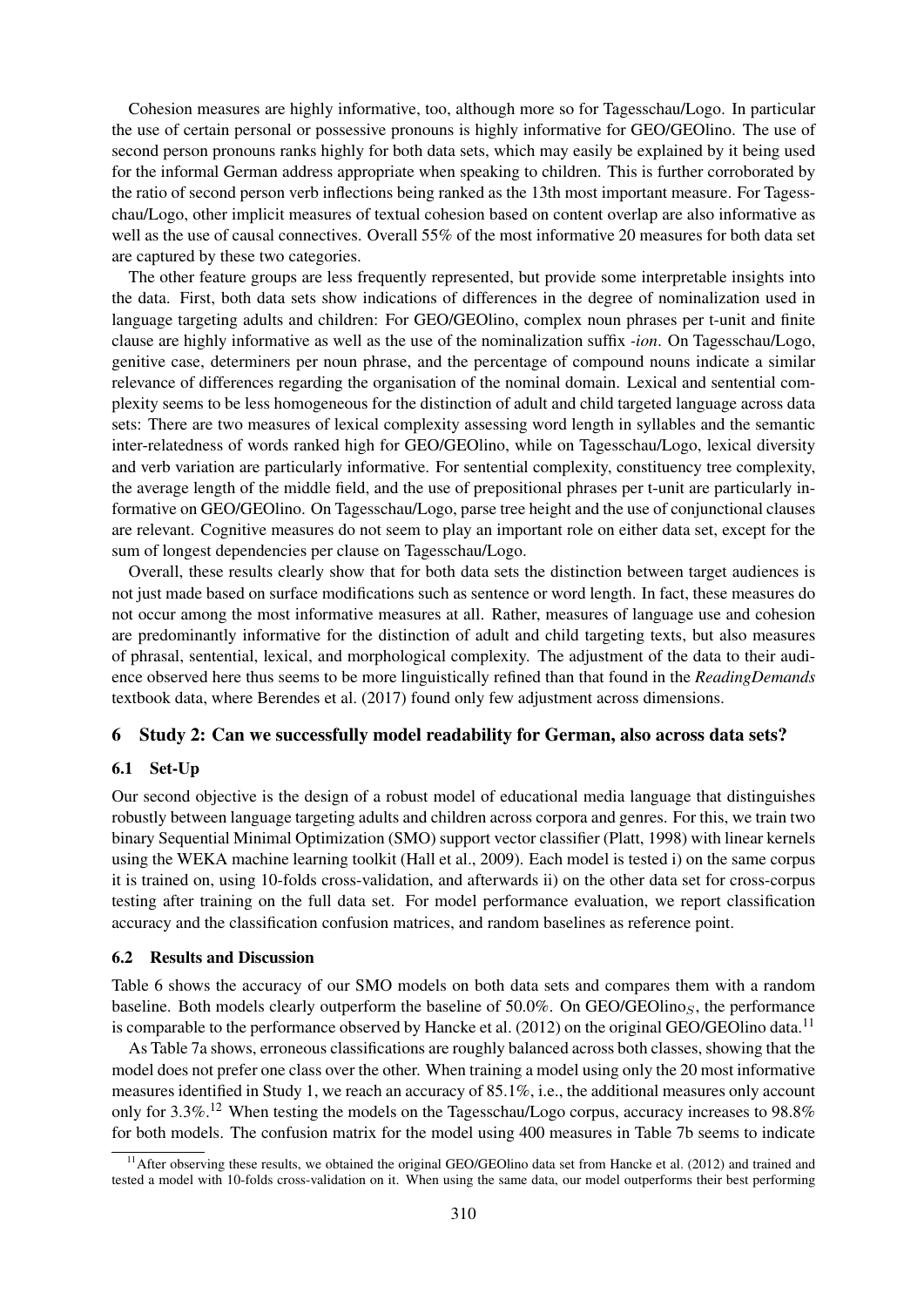| Model           | Training                 | Testing                  | Features | Accuracy | <b>SD</b>  |
|-----------------|--------------------------|--------------------------|----------|----------|------------|
| <b>Baseline</b> |                          | GEO/GEOlino <sub>S</sub> |          | 50.0     |            |
|                 |                          | Tagesschau/Logo          |          | 50.0     |            |
|                 | GEO/GEOlino <sub>S</sub> | GEO/GEOlino <sub>S</sub> | 400      | 89.4     | $+0.09$    |
| 10-folds CV     |                          |                          | 20       | 85.1     | $\pm 0.09$ |
|                 | Tagesschau/Logo          | Tagesschau/Logo          | 400      | 99.9     | $+0.04$    |
|                 |                          |                          | 20       | 99.8     | $\pm 0.03$ |
|                 | GEO/GEOlino <sub>S</sub> |                          | 400      | 98.9     |            |
| Cross-Corpus    |                          | Tagesschau/Logo          | 20       | 98.8     |            |
|                 | Tagesschau/Logo          | GEO/GEOlino <sub>S</sub> | 400      | 52.2     |            |
|                 |                          |                          | 20       | 56.7     |            |

Table 6: Classification performance of model on  $GEO/GEO$ linos and Tagesschau/Logo data

|                         | $\downarrow$ Obs./Prd. $\rightarrow$ Child <sub>GEOlino</sub> Adult <sub>GEO</sub> |       |  |                                             | $\downarrow$ Obs./Prd. $\rightarrow$ Child <sub>GEOlino</sub> Adult <sub>GEO</sub> |     |
|-------------------------|------------------------------------------------------------------------------------|-------|--|---------------------------------------------|------------------------------------------------------------------------------------|-----|
| $\text{Child}_{GEOino}$ | 2.222                                                                              | 258   |  | $Child_{Logol}$                             | 408                                                                                |     |
| Adult $_{GEO}$          | 267                                                                                | 2.213 |  | Adult <sub><math>TS</math></sub>            |                                                                                    | 419 |
|                         | (a) 10-folds CV on GEO/GEOlinos                                                    |       |  | (b) Cross-corpus testing on Tagesschau/Logo |                                                                                    |     |

Table 7: Confusion matrices for testing models with 400 features trained on  $GEO/GEO$ linos.

a minor tendency towards classifying *Logo!* texts as Tagesschau texts, but due to the low number of incorrect classifications this is not conclusive.

Overall, performance of both models trained on  $GEO/GEO\log S$  on the Tagesschau/Logo data is comparable to the performance of both models trained and tested on Tagesschau/Logo with 10-folds crossvalidation, although the confusion matrix for the cross-validated Tagesschau/Logo model using 400 measures does not exhibit any tendency towards predicting one class preferred over the other, as may be seen in Table 8a.

| $\downarrow$ Obs./Prd. $\rightarrow$ Child <sub>Logo!</sub> |                                    | Adult $_{TS}$ |                                             | $\downarrow$ Obs./Prd. $\rightarrow$ Child <sub>Logo!</sub> |       | Adult $_{TS}$ |
|-------------------------------------------------------------|------------------------------------|---------------|---------------------------------------------|-------------------------------------------------------------|-------|---------------|
| $\text{Child}_{\text{Logol}}$                               | 415                                |               |                                             | $\text{Child}_{GEOino}$                                     | 2.472 |               |
| Adult $_{TS}$                                               |                                    | 420           |                                             | Adult $_{GEO}$                                              | 2.362 | 118           |
|                                                             | (a) 10-folds CV on Tagesschau/Logo |               | (b) Cross-corpus testing on GEO/GEOlino $S$ |                                                             |       |               |

Table 8: Confusion matrices for testing models with 400 features trained on Tagesschau/Logo

The model trained and tested on Tagesschau/Logo reaches an unexpectedly high accuracy of 99.9% for using 400 measures and 99.8% when using only the 20 most informative measures reported in Study 1. Since the performance remains high when using only 20 measures and the standard deviation across folds is very low, the results seem not to be due to over-fitting. The model learns linguistic properties of the data set that generalize across. It is important to stress here than none of our measures include n-gram language models or any other lexical content features but only complexity measures aggregated over each document.<sup>13</sup>

model with 91.1%, confirming that our approach is in fact competitive with the state of the art.

 $12$ We do not show the confusion matrices for the models with 20 features, because they are equivalent to the matrices in Table 7. The same holds for the models tested on Tagesschau/Logo and their matrices in Table 8.

<sup>&</sup>lt;sup>13</sup>Content features are problematic since they can pick up recurring phrases that are characteristic of particular media outlets rather than generalizable linguistic complexity characteristics. E.g., the *Tagesschau* always starts with the greeting "Hier ist das Erste Deutsche Fernsehen mit der Tagesschau." (*Here is the first public German TV channel with the daily news.*).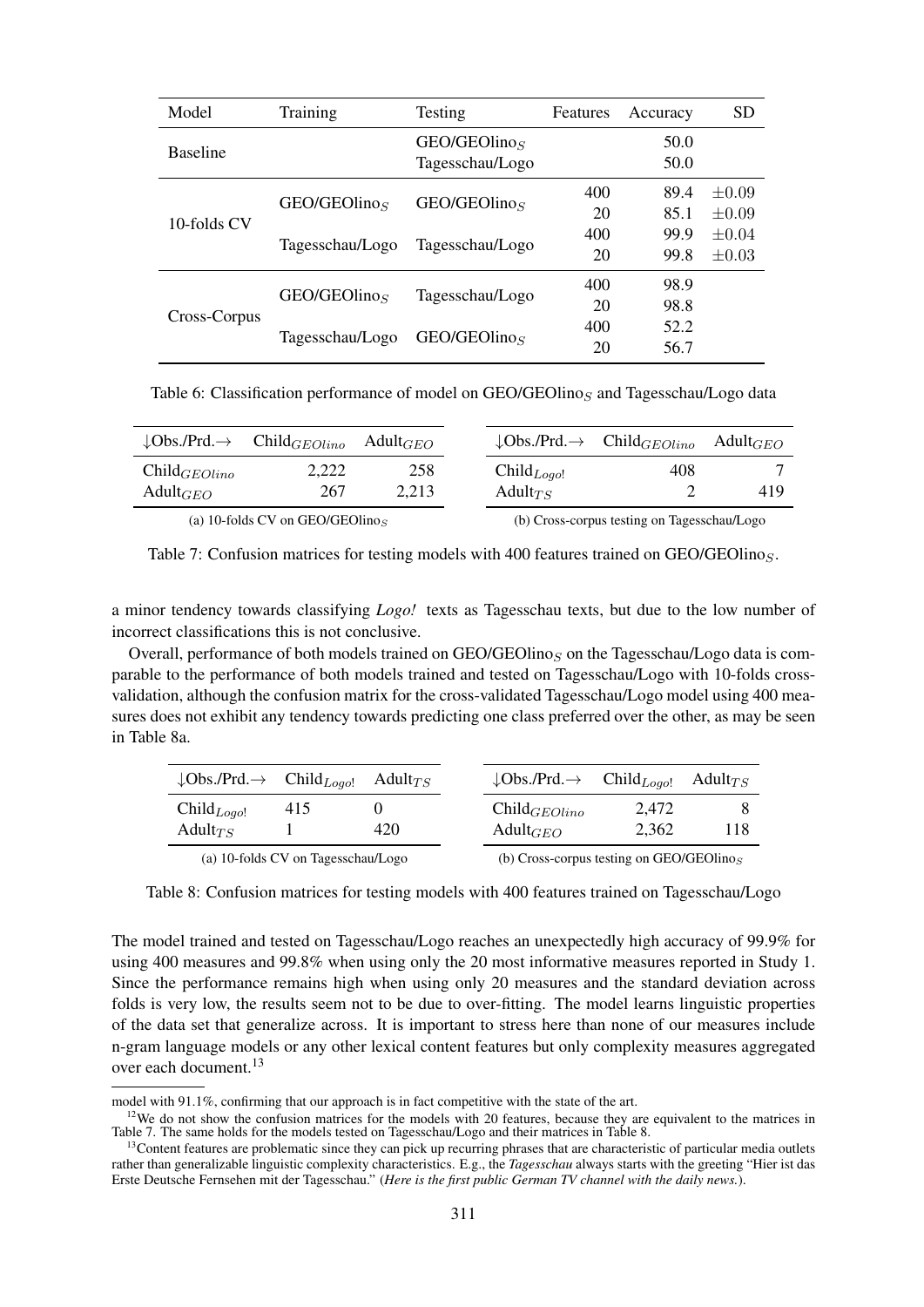When testing the models trained on the Tagesschau/Logo data set on the GEO/GEOlinos data, it becomes apparent that the characteristics learned from the Tagesschau/Logo data set do not generalize, with the model based on 400 measures performing only marginally above chance, and the model using the 20 measures performing slightly better with 56.2%. When considering the confusion matrix for this model in Table 8b, we see that most texts are classified as GEOlino texts, irrespective of whether they belong to GEO or GEOlino. The Tagesschau/Logo trained models do not generalize well to the other adult/child corpus. Since the model trained on  $GEO/GEO$ linos is highly successful when tested on Tagesschau/Logo, this cannot be due to an actual lack of generalizable differences in the linguistic characteristics of the adult and child targeting texts contained in both data sets. One possible reason for these results may be that, as Study 1 showed, the measures are considerably more informative on Tagesschau/Logo than on GEO/GEOlinos. It could be, that the differences between the news subtitles designed for different target audiences are more extreme than those observable for the GEO magazines. This would explain the surprisingly good performance of the  $GEO/GEOlino<sub>S</sub>$  model on the Tagesschau/Logo data, which would then be easier to distinguish, while also accounting for the poor performance in the opposite case.

#### 7 Summary and Outlook

We presented a study of the difference between German targeting adults and children, as far as we know the most broadly based linguistic complexity analysis to date. We created and analyzed a novel data set compiled from German news subtitles that consists of news broadcasts for adults and children from the same days, ensuring a relatively parallel selection of topics. We compared this with a newly compiled GEO/GEOlino corpus consisting of online articles of two magazines for adults and children by the same publisher discussing the similar topics. Based on these two data sets, we presented within-corpus (10-fold CV) and cross-corpus experiments and built binary classification models of German educational media text readability that perform with very high accuracy across both data sets. The model is based on a broad range of features that are highly informative for both data sets. This model is a valuable contribution since i) it is based on a considerably broader data basis than previous approaches to German readability, and ii) it successfully generalizes across the data sets, illustrating surprising robustness across rather different text types. The approach presented thus extends the state-of-the-art in Hancke et al. (2012) in terms of the breadth of features integrated and the accuracy and generalizability of the model – and provides two new data sources for this line of research.

The paper also contributes some new insights into the linguistic characteristics of German media language targeting adults and children. Since all the language is produced by adults, it is not necessarily clear how well it is in fact adjusted to the target audience. As demonstrated by Berendes et al. (2017), German textbook publishers indeed do not seem to be adjusting the complexity of the language used according to school type and grade level in any systematic way. Our results for educational media language indicate, that i) both data sets are successfully and broadly adapted towards their target audiences; and ii) that they form two distinct, cross-corpus generalizable constructs of German educational media language for children and adults. In a next step, we plan to test to which extent this linguistically diverse and generalized construct matches the language competence of the intended children target group by comparing it with the Karlsruhe Children's Text corpus (Lavalley et al., 2015). We also plan to further investigate the linguistic properties of our two data sets. In particular, the Tagesschau/Logo data set requires further statistical and qualitative analyses to investigate why its linguistic characteristics generalize well across all folds of the data set itself but not across GEO/GEOlino. We also plan to conduct more analyses of the informativeness of the different complexity feature groups for the target audience distinction.

#### Acknowledgements

We would like to thank Peter Lindner of the NDR and the editorial office of *ARD Aktuell* for providing us with the news subtitles of the *Tagesschau* broadcasts and Christiane Müller of the ZDF for giving us access to the subtitles from *Logo!*.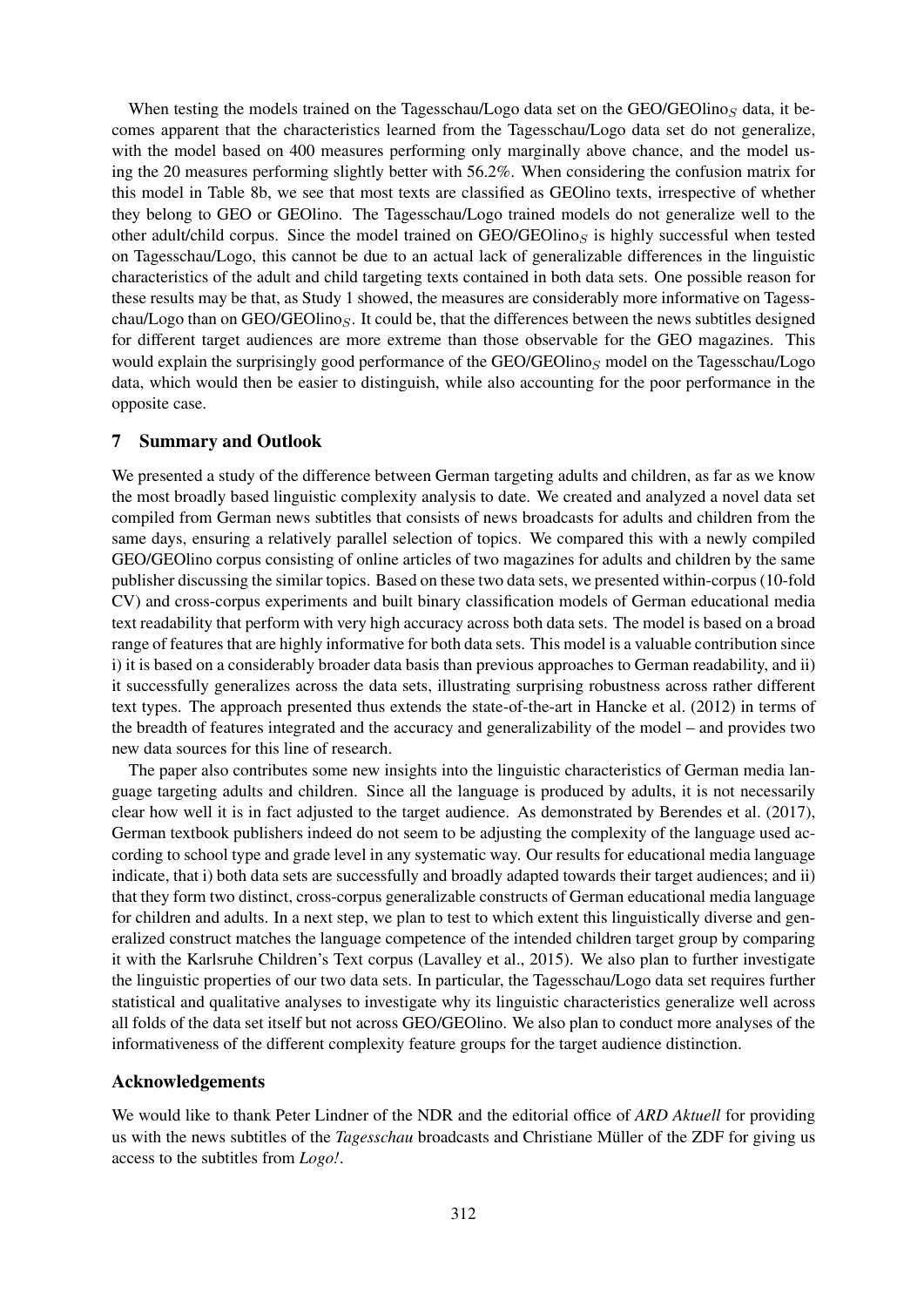#### References

- Stefanie Albert, Jan Anderssen, Regine Bader, Stephanie Becker, Tobias Bracht, Sabine Brants, Thorsten Brants, Vera Demberg, Stefanie Dipper, Peter Eisenberg, Silvia Hansen, Hagen Hirschmann, Juliane Janitzek, Carolin Kirstein, Robert Langner, Lukas Michelbacher, Oliver Plaehn, Cordula Preis, Marcus Pußel, Marco Rower, Bettina Schrader, Anne Schwartz, George Smith, and Hans Uszkoreit, 2003. *TIGER Annotationsschema*. Universität des Saarlandes and Universität Stuttgart and Universität Potsdam.
- Karin Berendes, Sowmya Vajjala, Detmar Meurers, Doreen Bryant, Wolfgang Wagner, Maria Chinkina, and Ulrich Trautwein. 2017. Reading demands in secondary school: Does the linguistic complexity of textbooks increase with grade level and the academic orientation of the school track? *Journal of Educational Psychology*.
- Bernd Bohnet and Joakim Nivre. 2012. A transition-based system for joint part-of-speech tagging and labeled non-projective dependency parsing. In *Proceedings of the 2012 Joint Conference on Empirical Methods in Natural Language Processing and Computational Natural Language Learning*, pages 1455–1465, Jeju Island, Korea, July. Association for Computational Linguistics, Association for Computational Linguistics.
- Doreen Bryant, Karin Berendes, Detmar Meurers, and Zarah Weiß. 2017. Schulbuchtexte der Sekundarstufe auf dem linguistischen Prüfstand. Analyse der bildungs- und fachsprachlichen Komplexität in Abhängigkeit von Schultyp und Jahrgangsstufe. In Mathilde Hennig, editor, *Linguistische Komplexität – ein Phantom?* Stauffenburg Verlag, Tübingen.
- Marc Brysbaert, Matthias Buchmeier, Markus Conrad, Arthur M. Jacobs, Jens Bölte, and Andrea Böhl. 2011. The word frequency effect: A review of recent developments and implications for the choice of frequency estimates in german. *Experimental Psychology*, 58:412–424.
- Bram Bulté and Alex Housen. 2014. Conceptualizing and measuring short-term changes in L2 writing complexity. *Journal of Second Language Writing*, 26(0):42 – 65. Comparing perspectives on L2 writing: Multiple analyses of a common corpus.
- Jeanne S. Chall and Edgar Dale. 1995. *Readability revisited: the new Dale-Chall Readability Formula*. Brookline Books.
- Xiaobin Chen and Detmar Meurers. 2016. CTAP: A web-based tool supporting automatic complexity analysis. In *Proceedings of the Workshop on Computational Linguistics for Linguistic Complexity*, Osaka, Japan, December. The International Committee on Computational Linguistics.
- Xiaobin Chen and Detmar Meurers. 2017. Word frequency and readability: Predicting the text-level readability with a lexical-level attribute. *Journal of Research in Reading*. JRIR-2017-01-0006.R1.
- Scott A. Crossley, Jerry Greenfield, and Danielle S. McNamara, 2008. *Assessing text readability using cognitively based indices*, pages 475–493. Teachers of English to Speakers of Other Languages, Inc. 700 South Washington Street Suite 200, Alexandria, VA 22314.
- Scott A. Crossley, David B. Allen, and Danielle McNamara. 2011. Text readability and intuitive simplification: A comparison of readability formulas. *Reading in a Foreign Language*, 23(1):84–101, April.
- William H. DuBay. 2004. *The Principles of Readability*. Impact Information, Costa Mesa, California.
- Duden. 2009. *Deutsche Grammatik*, volume 4. Dudenverlag, 4 edition.

Rod Ellis and Gary Barkhuizen. 2005. *Analysing learner language*. Oxford University Press.

- B. Janghorban Esfahani, A. Faron, K. S. Roth, P. P. Grimminger, and J. C. Luers. 2016. Systematic readability analysis of medical texts on websites of german university clinics for general and abdominal surgery. *Zentralblatt fur Chirurgie*, 141(6):639–644.
- Lijun Feng, Martin Jansche, Matt Huenerfauth, and Noémie Elhadad. 2010. A comparison of features for automatic readability assessment. In *In Proceedings of the 23rd International Conference on Computational Linguistics (COLING 2010), Beijing, China.*
- Thomas Francois and Cedrick Fairon. 2012. An "AI readability" formula for French as a foreign language. In *Proceedings of the 2012 Joint Conference on Empirical Methods in Natural Language Processing and Computational Natural Language Learning*.
- Edward Gibson. 2000. The dependency locality theory: A distance-based theory of linguistic complexity. *Image, language, brain*, pages 95–126.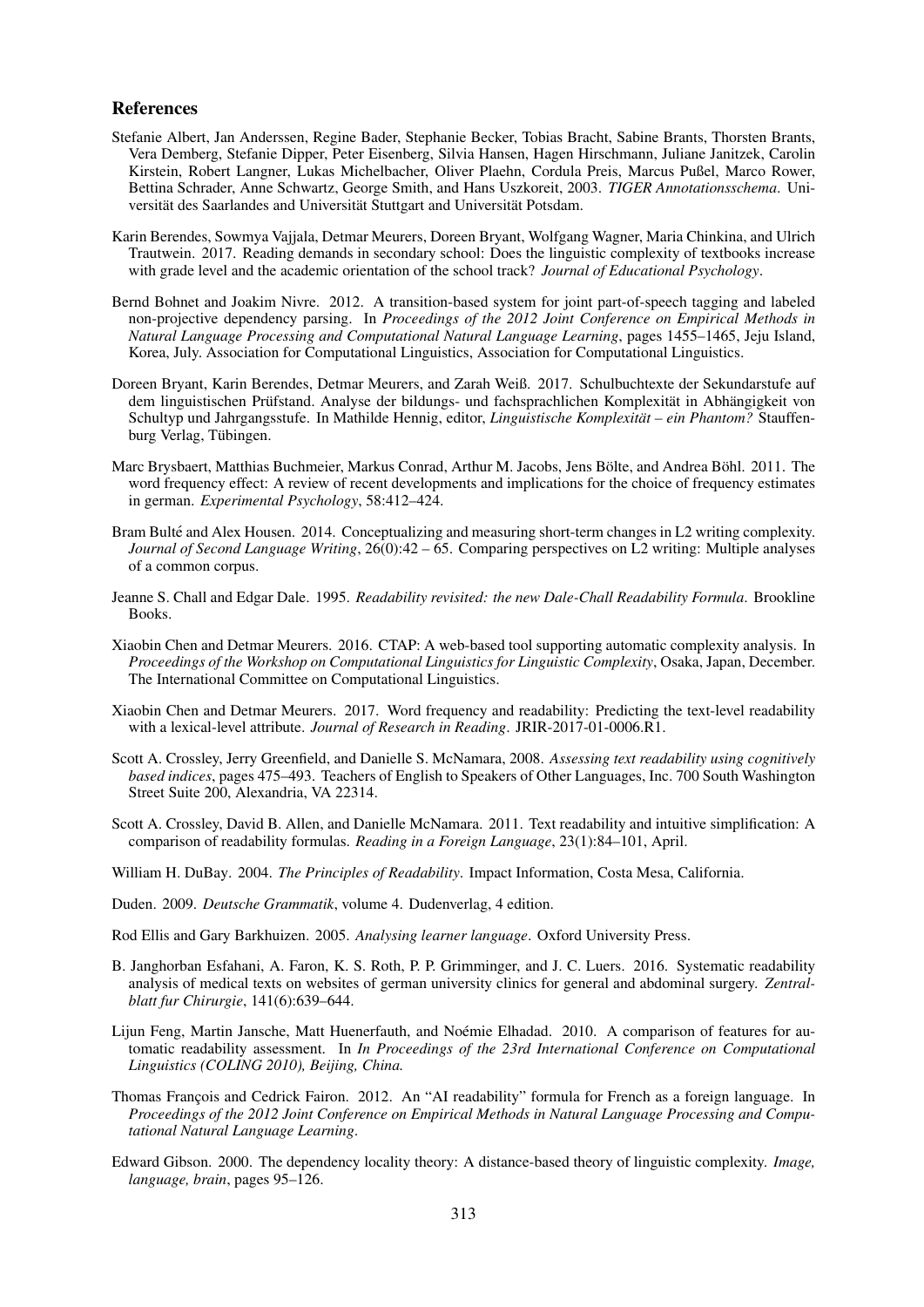- Petronella Grootens-Wiegers, Martine C. De Vries, Tessa E. Vossen, and Jos M. Van den Broek. 2015. Readability and visuals in medical research information forms for children and adolescents. *Science Communication*, 37(1):89–117.
- Mark Hall, Eibe Frank, Geoffrey Holmes, Bernhard Pfahringer, Peter Reutemann, and Ian H. Witten. 2009. The WEKA data mining software: An update. In *The SIGKDD Explorations*, volume 11, pages 10–18.
- Julia Hancke, Detmar Meurers, and Sowmya Vajjala. 2012. Readability classification for German using lexical, syntactic, and morphological features. In *Proceedings of the 24th International Conference on Computational Linguistics (COLING)*, pages 1063–1080, Mumbay, India.
- Julian Heister, Kay-Michael Wurzner, Johannes Bubenzer, Edmund Pohl, Thomas Hanneforth, Alexander Geyken, ¨ and Reinhold Kliegl. 2011. dlexDB - eine lexikalische Datenbank für die psychologische und linguistische Forschung. *Psychologische Rundschau*, 62:10–20.
- Alexis Housen, Folkert Kuiken, and Ineke Vedder. 2012. Complexity, accuracy and fluency: Definitions, measurement and research. In Alex Housen, Folkert Kuiken, and Ineke Vedder, editors, *Dimensions of L2 Performance and Proficiency*, Language Learning & Language Teaching, pages 1–20. John Benjamins.
- Kellogg W. Hunt. 1970. Do sentences in the second language grow like those in the first? *TESOL Quarterly*, 4(3):195–202.
- J. Peter Kincaid, Robert P. Fishburne, Richard L. Rogers, and Brad S. Chissom. 1975. Derivation of new readability formulas (Automated Readability Index, Fog Count and Flesch Reading Ease formula) for Navy enlisted personnel. Research Branch Report 8-75, Naval Technical Training Command, Millington, TN.
- Rémi Lavalley, Kay Berkling, and Sebastian Stüker. 2015. Preparing children's writing database for automated processing. In *LTLT@ SLaTE*, pages 9–15.
- Xiaofei Lu. 2010. Automatic analysis of syntactic complexity in second language writing. *International Journal of Corpus Linguistics*, 15(4):474–496.
- Xiaofei Lu. 2012. The relationship of lexical richness to the quality of ESL learners' oral narratives. *The Modern Languages Journal*, pages 190–208.
- Sarah E. Petersen and Mari Ostendorf. 2009. A machine learning approach to reading level assessment. *Computer Speech and Language*, 23:86–106.
- Slav Petrov and Dan Klein. 2007. Improved inference for unlexicalized parsing. In *Human Language Technologies 2007: The Conference of the North American Chapter of the Association for Computational Linguistics; Proceedings of the Main Conference*, pages 404–411, Rochester, New York, April.
- John C. Platt. 1998. Sequential minimal optimization: A fast algorithm for training support vector machines. Technical Report MSR-TR-98-14, Microsoft Research.
- Anna N. Rafferty and Christopher D. Manning. 2008. Parsing three German treebanks: lexicalized and unlexicalized baselines. In *Proceedings of the Workshop on Parsing German*, PaGe '08, pages 40–46, Stroudsburg, PA, USA. Association for Computational Linguistics.
- Marga Reis. 2001. Bilden Modalverben im Deutschen eine syntaktische Klasse? *Modalitat und Modalverben im ¨ Deutschen*.
- Robert Reynolds. 2016. Insights from Russian second language readability classification: complexity-dependent training requirements, and feature evaluation of multiple categories. In *Proceedings of the 11th Workshop on Innovative Use of NLP for Building Educational Applications*, pages 289–300, San Diego, CA, June. Association for Computational Linguistics.

Karsten Schmidt. 2016. Der graphematische Satz. Zeitschrift für germanistische Linguistik, 44(2):215–256.

- Sowmya Vajjala and Detmar Meurers. 2012. On improving the accuracy of readability classification using insights from second language acquisition. In Joel Tetreault, Jill Burstein, and Claudial Leacock, editors, *In Proceedings of the 7th Workshop on Innovative Use of NLP for Building Educational Applications*, pages 163–173, Montreal, ´ Canada, June. Association for Computational Linguistics.
- Sowmya Vajjala and Detmar Meurers. 2014. Assessing the relative reading level of sentence pairs for text simplification. In *Proceedings of the 14th Conference of the European Chapter of the Association for Computational Linguistics (EACL)*, pages 288–297, Gothenburg, Sweden, April. ACL, Association for Computational Linguistics.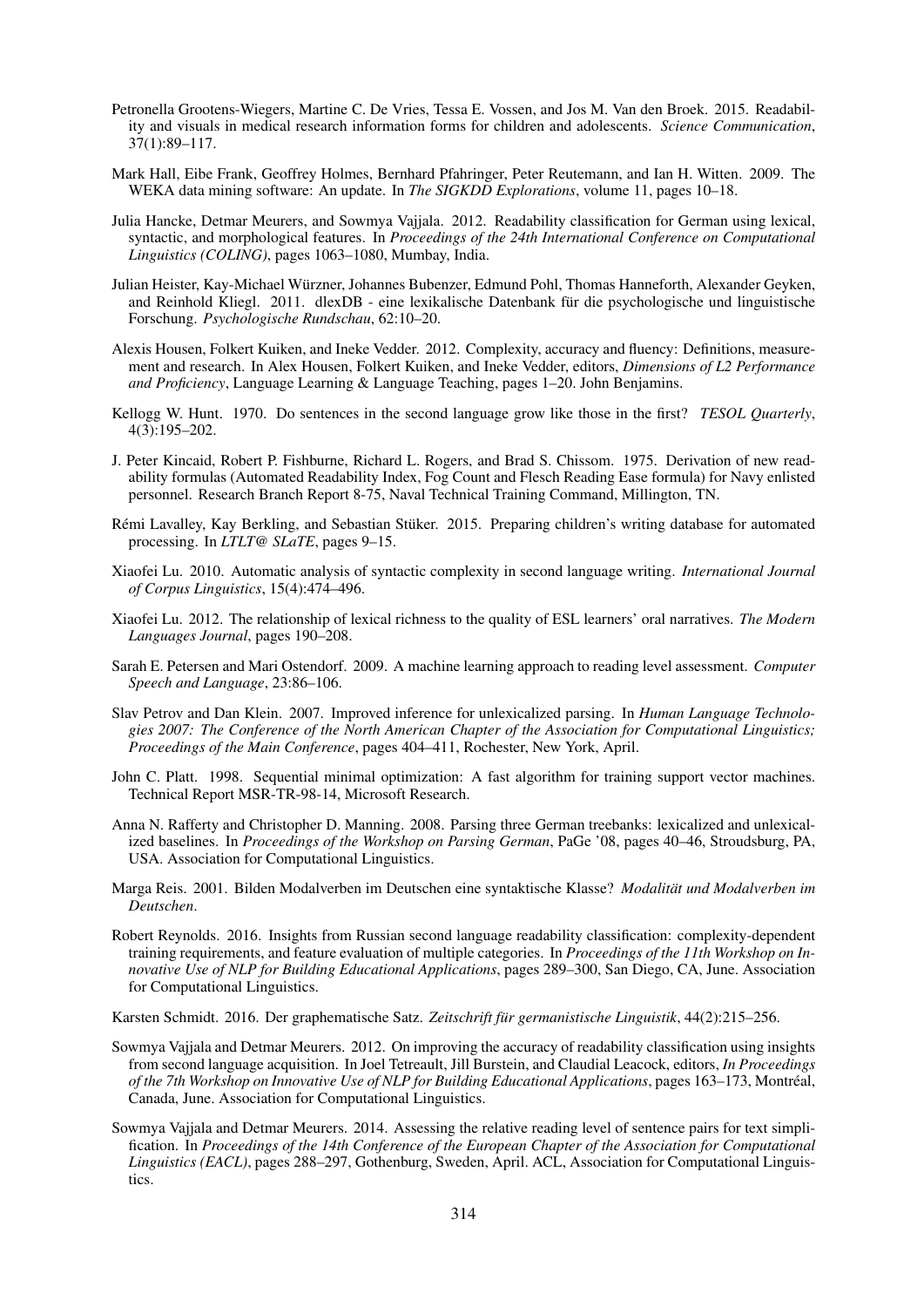- Heike vom Orde. 2015. Kindernachrichten im Fernsehen. Eine Zusammenfassung zentraler Forschungsergebnisse zum Format logo! *Televizion*, 28/2015/2:40–42.
- Tim Vor der Brück, Sven Hartrumpf, and Hermann Helbig. 2008. A readability checker with supervised learning using deep syntactic and semantic indicators. *Informatica*, 32(4):429–435.
- Karl Woodmansey. 2010. Readability of educational materials for endodontic patients. *Journal of Endodontics*, 36:1703–1706.
- Ramon Ziai and Detmar Meurers. 2018. Automatic focus annotation: Bringing formal pragmatics alive in analyzing the Information Structure of authentic data. In *Proceedings of the 16th Annual Conference of the North American Chapter of the Association for Computational Linguistics: Human Language Technologies (NAACL-HLT*), New Orleans, LA. ACL. To appear.

# Appendix A. Definitions of Linguistic Units

- Clauses are all maximal projections of finite verbs and elliptical constructions with sentential status (i.e. all sub-trees tagged with *S*), as well as *to* infinitives that have a sentential status (*satzwertige zu Infinitive*).
- Complex t-units are t-units that include subordinate clauses.
- Conjunctional clauses are all dependent clauses that are introduced by a subordinating conjunction such as *dass*, *weil*, or *wenn*.
- Dependent clauses with conjunction are all conjunctional clauses, but also interrogative and relative clauses. Dependent clauses without conjunction are mostly dependent main clauses, such as *Ich weiβ, es ist spät.*
- (Graphematic) sentences are strings of at least one token that are ended by sentence ending punctuation marks: *!*, *.*, *?*. There is a broad discussion on alternative sentence definitions, see for example Schmidt (2016) for a more elaborate theoretical account. However, since sentences are identified by sentence segmentation tools, which are primarily based on punctuation, sentences are always defined as graphematic sentences.
- Half modals are *haben*, *sein*, *scheinen*, *drohen*, *versprechen*, if they govern an infinitive with *zu* (Duden, 2009, §101), e.g. *ist zu machen*, *droht zu schneien*.
- Lexical words are all nouns, adjectives, adverbs, foreign words, numbers, main verbs, and modal verbs. Note that there is an ongoing discussion on whether modals actually qualify as lexical words (Reis, 2001), hence there is also a subset of lexical words excluding modals employed throughout the system.
- Parts-of-Speech are operationalized following the Tiger POS tags (Albert et al., 2003, 121).
- Quasi passives are *bekommen*, *erhalten* or *kriegen* if they govern a past participle (Duden, 2009, §179), e.g. *bekommt gemacht*, *kriegt eroffnet ¨* .
- T-units are "one main clause plus any subordinate clause or non clausal structure that is attached to or embedded in it" (Hunt, 1970, 4).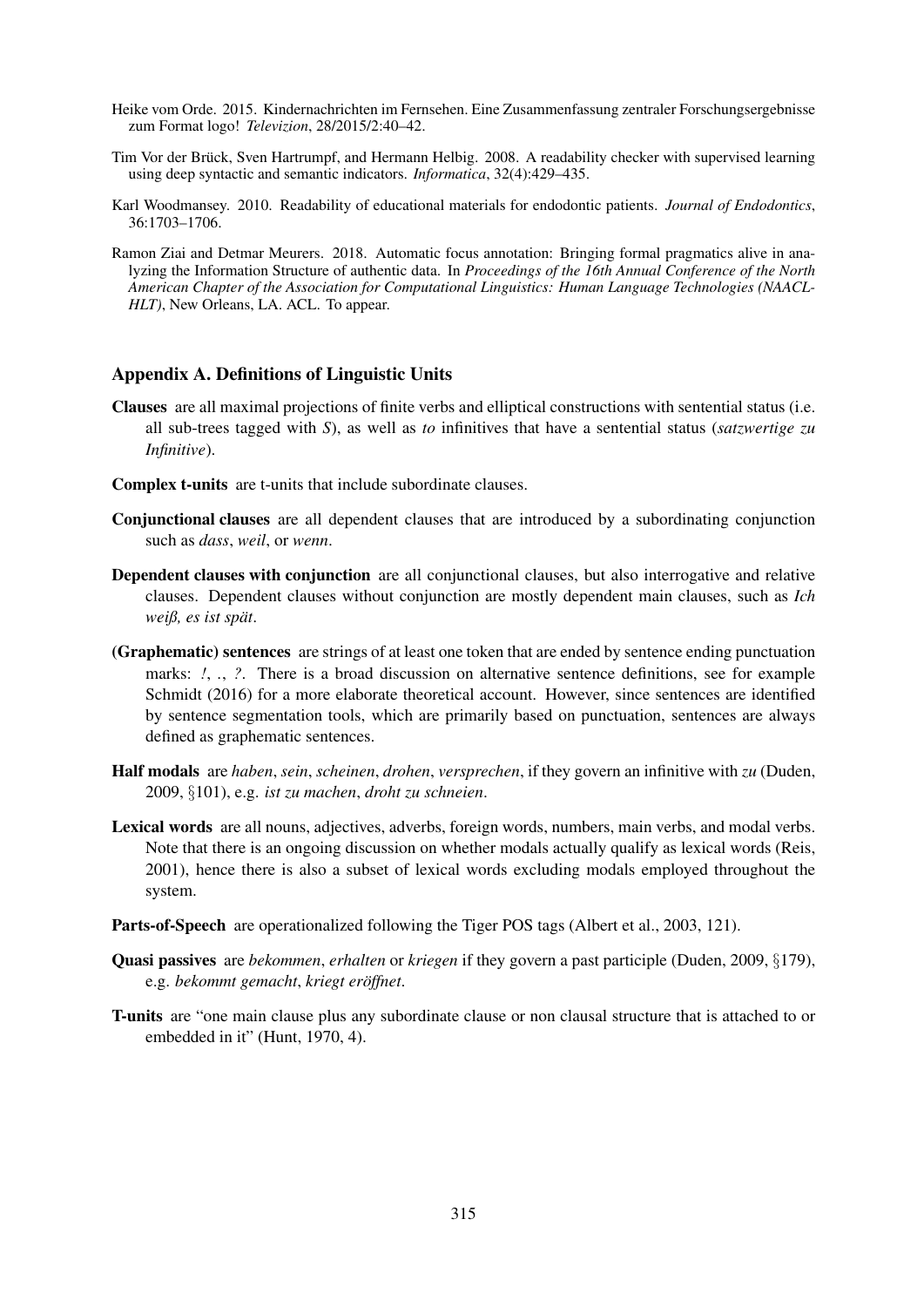#### Appendix B. Example Extracts from *Tagesschau* and *Logo!* subtitles

Report on New Years shooting in Istanbul by *Tagesschau*, extracted from the subtitles for the broadcast on 01.01.2017, 20:00.

In der Türkei ist der Jahreswechsel von einem Anschlag in Istanbul überschattet: Mind. ein bewaffneter Angreifer drang in einen Nachtclub ein und schoss um sich. 39 Menschen wurden getötet und mehr als 60 verletzt. Unter den Todesopfern sind zahlreiche Ausländer. Ob Deutsche betroffen sind, ist unklar. Die Suche nach dem Tater dauert an, bekannt hat ¨ sich niemand. Das Attentat ereignete sich im europäischen Teil Istanbuls. Dort liegt direkt am Bosporus der Club "Reina", der bei Prominenten beliebt ist. Nur eine Stunde währte in der Türkei die Hoffnung, 2017 könnte ruhiger werden als 2016, das von Bombenanschlägen geprägt war. Doch um 1.15 Uhr Ortszeit macht im Istanbuler Nachtclub "Reina" ein Attentäter mit einem Gewehr Jagd auf Gäste einer Silvesterparty. Zuvor wurde vorm Club ein Polizist erschossen. Der Täter konnte fliehen, eine Großfahndung läuft. Bis zu 800 Personen sollen sich in der Diskothek aufgehalten haben. Gäste berichten, Panik sei ausgebrochen. Einige Besucher sollen in den Bosporus gesprungen sein. Unter den Toten und Verletzten sind Ausländer. Bekannt hat sich niemand zu der Tat. Türkische Medien vermuten den IS hinter dem Terrorakt. Die Regierung verhängte eine Nachrichtensperre. Wir lassen uns vom Terror nicht beirren. Was hier passierte, kann morgen an einem anderem Ort geschehen. Es gibt keine Garantien. Der Nachtclub "Reina" liegt am Bosporus, im Stadtteil Ortaköy. Er ist der berühmteste der Türkei, teuer und bei Touristen beliebt. Die Sicherheitsvorkehrungen waren landesweit erhöht worden. In Istanbul waren 17.000 Polizisten im Einsatz. Trotz Großaufgebot der Polizei, hochaktiver Geheimdienste, Ausnahmezustand und markiger Politikerworte: Die Sicherheitslage in der Türkei spitzt sich zu. Beängstigende Aussichten für Wirtschaft und Menschen.

Report on New Years shooting in Istanbul by *Logo!*, extracted from the subtitles for the broadcast on 02.01.2017, 19:50 (no broadcast on 01.01.2017).

In der turkischen Großstadt Istanbul hat es an Silvester einen Anschlag in einer Disco ¨ gegeben. Ein Mann stürmte mit einem Gewehr in den Club und hat 39 Menschen getötet, darunter auch zwei Männer, die in Deutschland gelebt haben. Die türkische Polizei sucht jetzt nach dem Täter. Er ist seit dem Anschlag auf der Flucht. Auch am zweiten Tag nach dem Anschlag kamen viele Menschen an die Polizeiabsperrung, um Blumen für die Opfer niederzulegen. Der Terrorist sturmte dort in der Silvesternacht mit einem Gewehr in die Disco. Ich war ¨ völlig geschockt, konnte mich nicht bewegen. Der Täter schoss erst auf einen Polizisten und dann auf die Gäste. Wir hörten plötzlich Schüsse, da sind wir raus aus dem Ballsaal auf die Terrasse und haben uns dort versteckt. Im Internet behauptet die Terrorgruppe IS, Islamischer Staat, dass sie hinter dem Anschlag stecke. Die Kämpfer dieser Terrorgruppe wollen, dass alle Menschen nach ihren strengen religiösen Regeln leben. Wer sich nicht daran hält, wird sogar umgebracht. Besonders aktiv ist der IS in Teilen von Syrien und dem Irak. Beide Länder grenzen an die Türkei. Dort haben die Kämpfer in letzter Zeit schon öfter Anschläge verübt. In der ganzen Türkei sucht die Polizei jetzt nach dem Attentäter. Acht Verdächtige wurden schon festgenommen. Auf logo.de könnt ihr mehr zur Terrorgruppe Islamischer Staat lesen und da gibt es auch viele Infos zu unserem nächsten Thema.